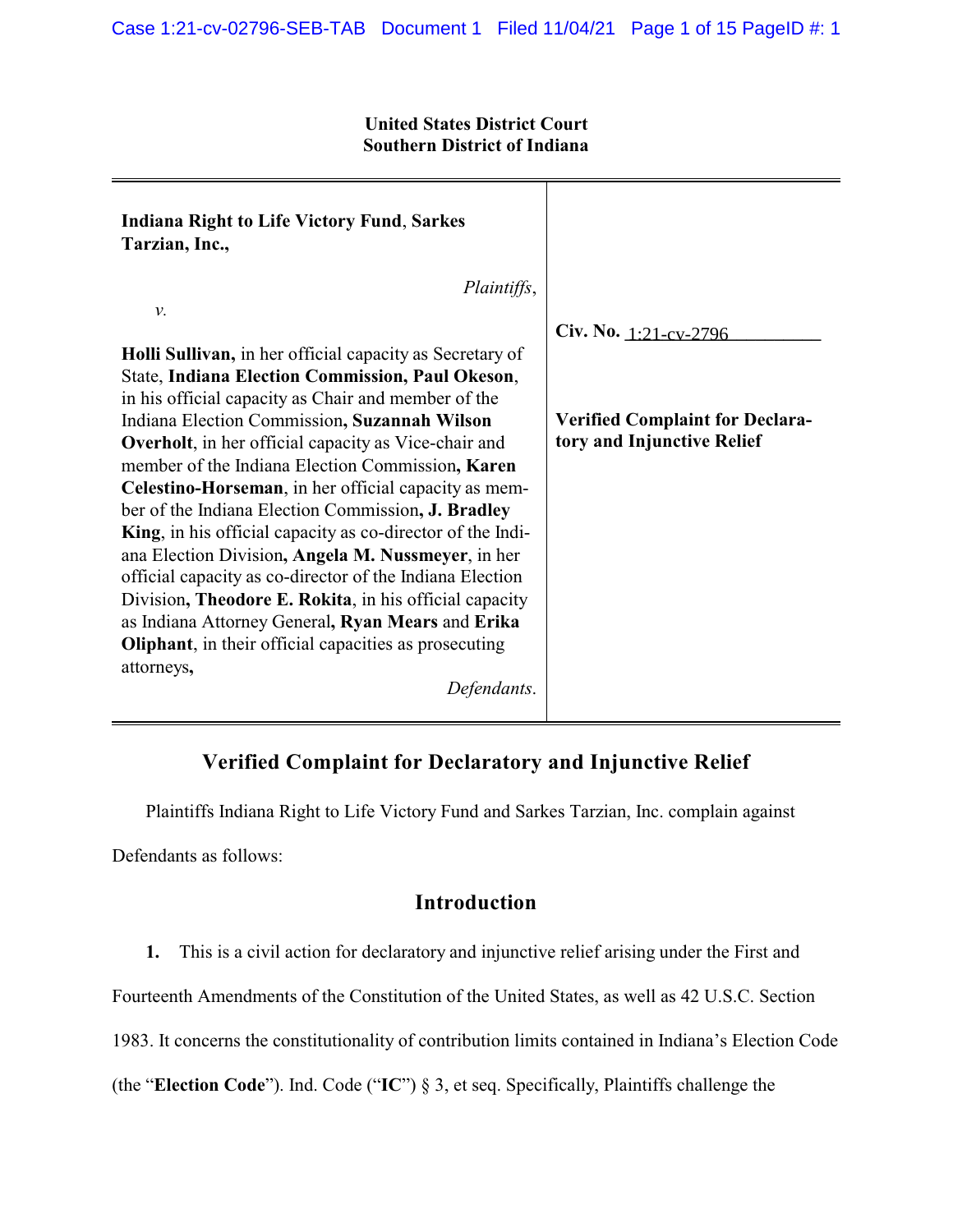constitutionality of the Election Code's prohibition on corporate contributions to political action committees ("**PACs**") for purposes of independent expenditures.

## **Jurisdiction and Venue**

**2.** This action arises under 42 U.S.C. Section 1983 and the First and Fourteenth Amendments to the Constitution of the United States.

**3.** This Court has jurisdiction over all claims pursuant to 28 U.S.C. Sections 1331 and 1343(a). It also has jurisdiction pursuant to the Declaratory Judgment Act as codified at 28 U.S.C. Sections 2201 and 2202.

**4.** Venue is proper under 28 U.S.C. Section 1391(b) because the events giving rise to this action occurred, and Defendants reside, in this District.

## **Parties**

**5.** Plaintiff Indiana Right to Life Victory Fund ("**IRTL Victory Fund**") is registered with the Indiana Election Division as a political action committee headquartered in Indianapolis, Indiana.

**6.** Plaintiff Sarkes Tarzian, Inc. is registered with the Indiana Secretary of State as a domestic for-profit corporation, with its principal office in Bloomington, Indiana.

**7.** Defendant Holli Sullivan, in her official capacity as Indiana Secretary of State, is Indiana's chief election official. IC § 3-6-3.7-1. She is responsible for, *inter alia*, performing all ministerial duties related to the administration the Election Code. IC § 3-6-4.2-2. If, upon investigation, Secretary Sullivan and the co-directors of the election division "determine[] that a criminal violation . . . may have occurred, [they] shall refer the facts drawn from the investigation

**Verified Compl.** -2-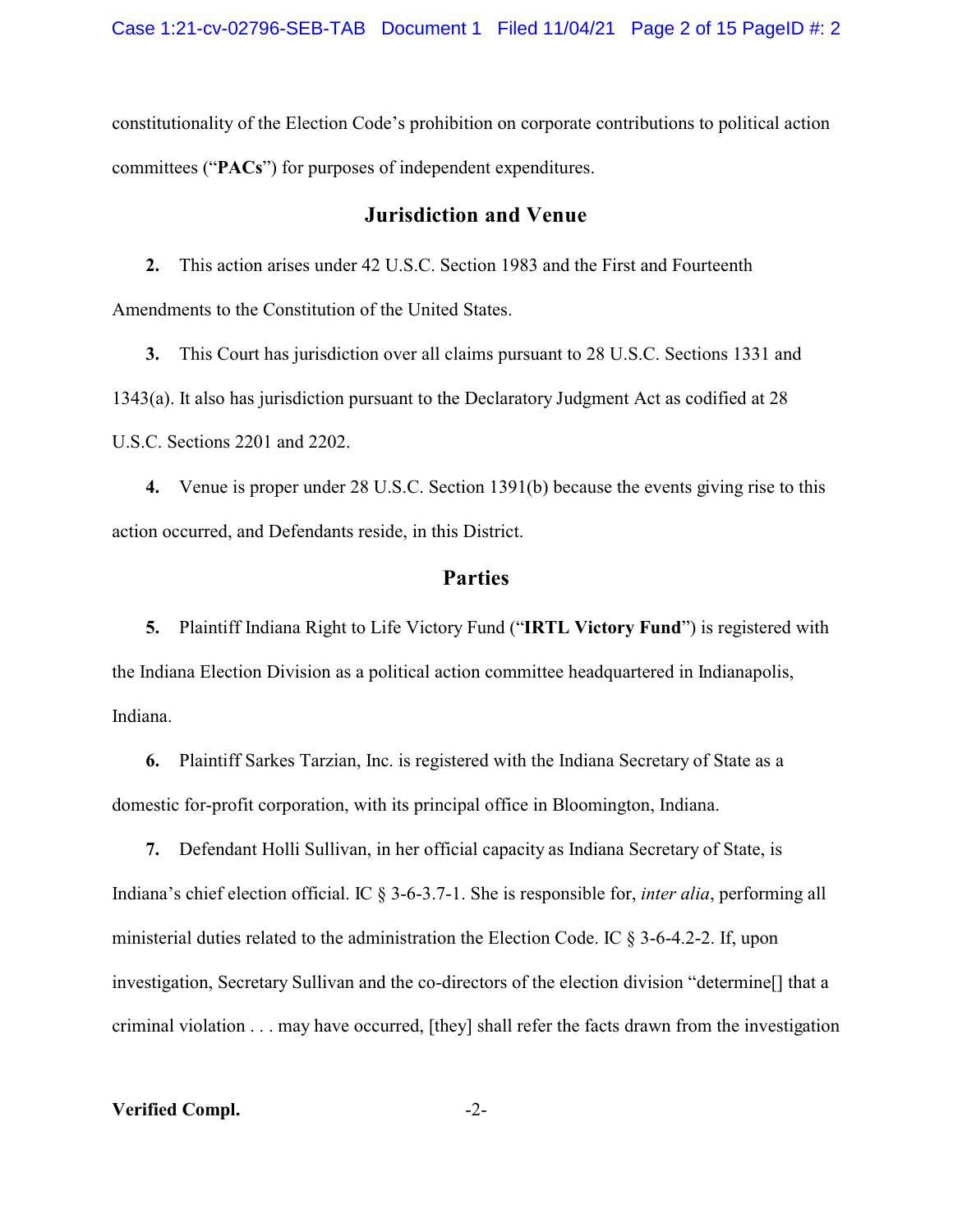to the prosecuting attorney of the judicial circuit in which the crime may have been committed." IC § 3-6-3.7-6(a). "The secretary of state and election division may assist the prosecuting attorney in prosecuting an action under this section.]" IC  $\S 3-6-3.7-6(b)$ .

**8.** Defendant the Indiana Election Commission ("**Commission**") is responsible for, *inter alia*, administering Indiana's election laws, adopting rules governing elections and campaign finance, and investigating violations. IC  $\delta$  3-6-4.1-14. If the Commission "determines that there is substantial reason to believe an election law violation has occurred, it shall expeditiously make an investigation." IC  $\S 3-6-4.1-21(b)$ . If the Commission determines, "after affording due notice and an opportunity for a hearing, a person has engaged or is about to engage in an act or practice that constitutes or will constitute a violation . . . ," the Commission shall refer the matter to the attorney general or appropriate prosecuting attorney. IC  $\S 3$ -6-4.1-21(c). The Commission also has a duty to "report a violation . . . as a felony or misdemeanor to the appropriate prosecuting attorney and the alleged violator." IC § 3-14-5-3.

**9.** Defendant Paul Okeson, in his official capacity as the Chair and a member of the Commission, has the same responsibilities as the Commission. *See supra* ¶ 8.

**10.** Defendant Suzannah Wilson Overholt, in her official capacity as the Vice-chair and a member of the Commission, has the same responsibilities as the Commission. *See supra* ¶ 8.

**11.** Defendant Karen Celestino-Horseman, in her official capacity as a member of the Commission, has the same responsibilities as the Commission. *See supra* ¶ 8.

**12.** Defendants J. Bradley King and Angela M. Nussmeyer are co-directors of the Indiana Election Division ("**Election Division**"), and are sued in their official capacities. The Election Division is within the office of the Indiana Secretary of State and is responsible for assisting the

#### **Verified Compl.** -3-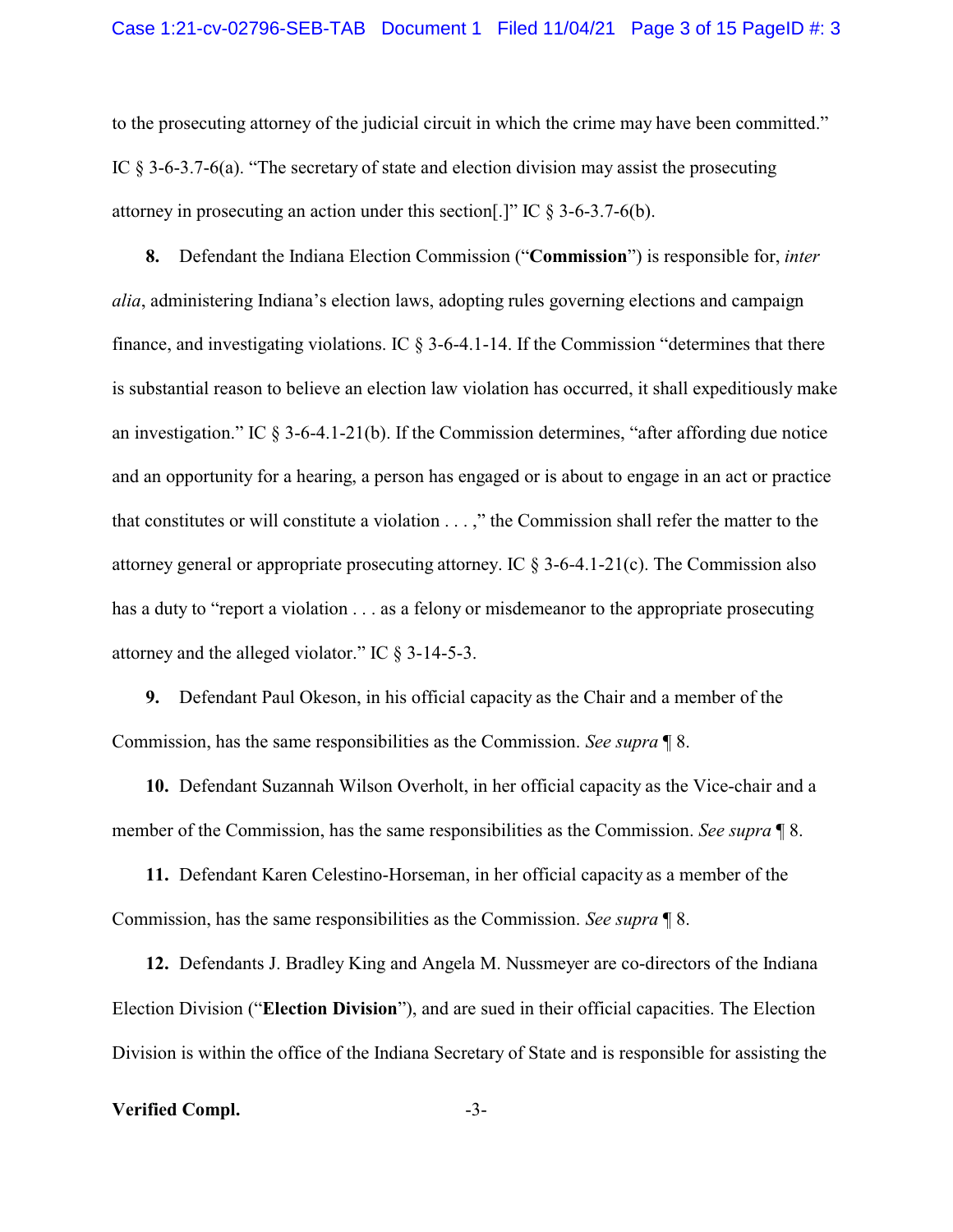Secretary of State and the Commission with administration of the Election Code. IC

§§ 3-6-4.2-1, 3-6-4.2-2. If, upon investigation, Secretary Sullivan and the co-directors of the election division "determine[] that a criminal violation . . . may have occurred, [they] shall refer the facts drawn from the investigation to the prosecuting attorney of the judicial circuit in which the crime may have been committed." IC  $\S$  3-6-3.7-6(a). "The secretary of state and election division may assist the prosecuting attorney in prosecuting an action under this section[.]" IC § 3- 6-3.7-6(b). The co-directors of the Election Division are also responsible for "carry[ing] out the policies, decisions, and recommendations of the commission." IC § 3-6-4.2-3.

**13.** Defendant Theodore E. Rokita, in his official capacity as Indiana Attorney General, is responsible for instituting civil actions for relief, on behalf of the state, if a violation is referred by the Commission. IC §§ 3-6-4.1-21(b), 3-6-4.1-22.

**14.** Defendants Ryan Mears and Erika Oliphant, in their official capacities as prosecuting attorneys for Marion and Monroe Counties, respectively, are responsible for prosecuting violations of the campaign finance laws. IC § 3-14-5-4; *see also* IC §§ 3-6-3.7-6, 3-6-4.1-21.

**15.** Defendants are sued in their official capacities.

### **Facts**

**16.** Indiana's Election Code can be found at IC § 3, et seq.

**17.** A political action committee is:

an organization located within or outside Indiana that satisfies all of the following: (1) The organization proposes to influence:

(A) the election of a candidate for state, legislative, local, or school board office; or (B) the outcome of a public question.

(2) The organization accepts contributions or makes expenditures during a calendar year: (A) to influence the election of a candidate for state, legislative, local, or school board office or the outcome of a public question that will appear on the ballot in Indiana; and

### **Verified Compl.** -4-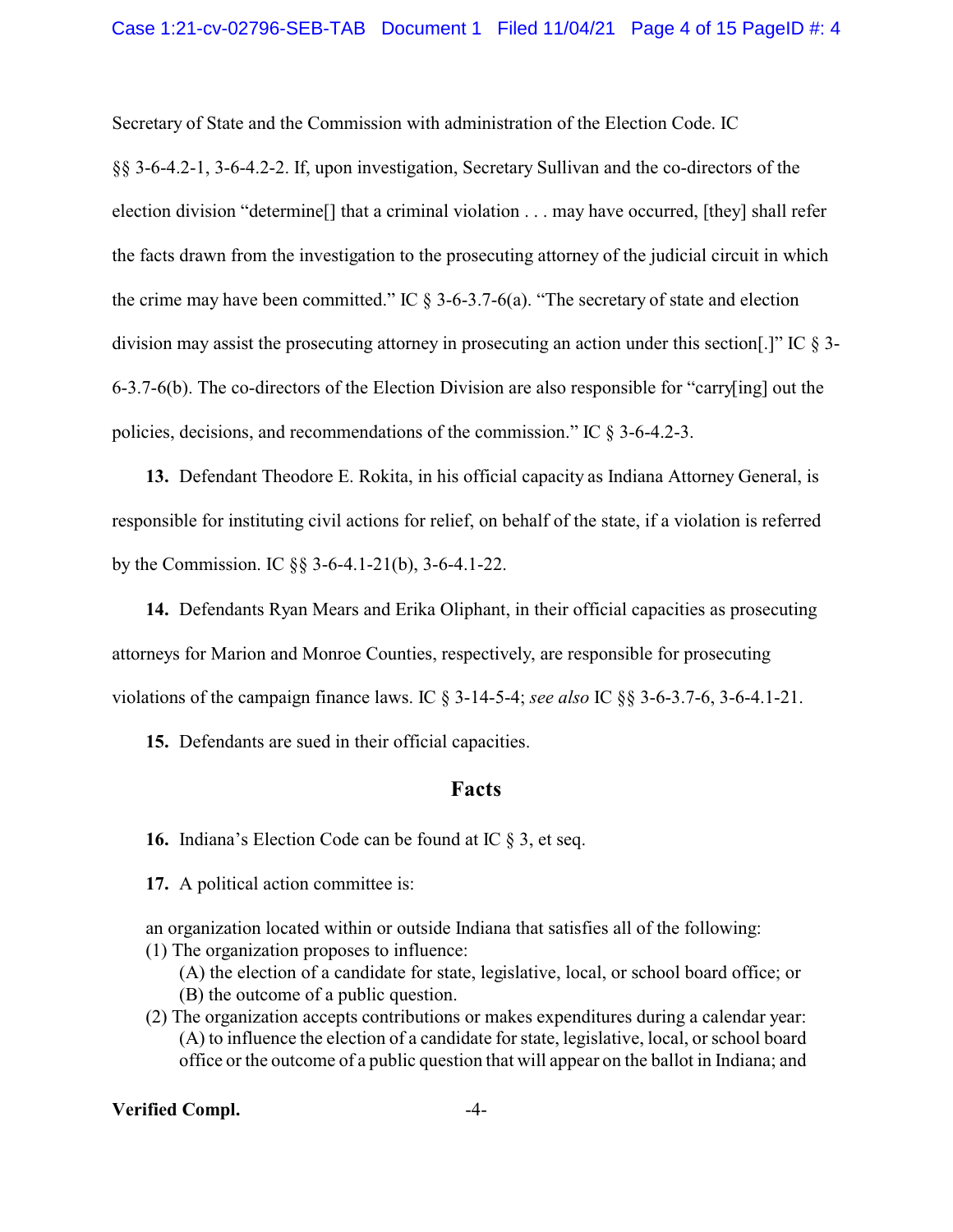(B) that in the aggregate exceed one hundred dollars (\$100).

# IC § 3-5-2-37.

18. A corporation is permitted to make a "make a contribution<sup>1</sup> to aid in the: (1) election or

defeat of a candidate; or (2) the success or defeat of: (A) a political party; or (B) a public question

submitted to a vote in an election." IC § 3-9-2-3.

**19.** During a year a corporation may not make total contributions in excess of:

(1) an aggregate of five thousand dollars (\$5,000) apportioned in any manner among all candidates for state offices (including a judge of the court of appeals whose retention in office is voted on by a district that does not include all of Indiana);

(2) an aggregate of five thousand dollars (\$5,000) apportioned in any manner among all state committees of political parties;

(3) an aggregate of two thousand dollars (\$2,000) apportioned in any manner among all candidates for the senate of the general assembly;

(4) an aggregate of two thousand dollars (\$2,000) apportioned in any manner among all candidates for the house of representatives of the general assembly;

(5) an aggregate of two thousand dollars (\$2,000) apportioned in any manner among

<sup>1</sup> Contribution means:

(1) The donation is made for the purpose of influencing any of the following:

- (A) The nomination or election to office of a candidate.
- (B) The election of delegates to a state constitutional convention.
- (C) The outcome of a public question.

(2) The donation is accepted by any of the following:

- (A) A candidate.
- (B) A candidate's committee.
- (C) A regular party committee.
- (D) A political action committee.
- (E) A legislative caucus committee.

IC § 3-5-2-15. For a PAC, "[a] contribution is any donation accepted by a political action committee governed by Indiana's election laws. A 'contribution' includes cash, checks, gifts of property or services, loans, in-kind contributions, or any other things received by the committee that have value." *2022 Indiana Campaign Finance Manual*, Indiana Election Division, p. 37, available at [https://www.in.gov/sos/elections/files/2022-Campaign-Finance-Manual.FINAL.v1](https://www.in.gov/sos/elections/files/2022-Campaign-Finance-Manual.FINAL.v1.pdf) [.pdf.](https://www.in.gov/sos/elections/files/2022-Campaign-Finance-Manual.FINAL.v1.pdf)

# **Verified Compl.** -5-

a donation (whether characterized as an advance, a deposit, a gift, a loan, a subscription, or a contract or promise to make a donation) of property (as defined in IC 35-31.5-2-253) that satisfies both of the following: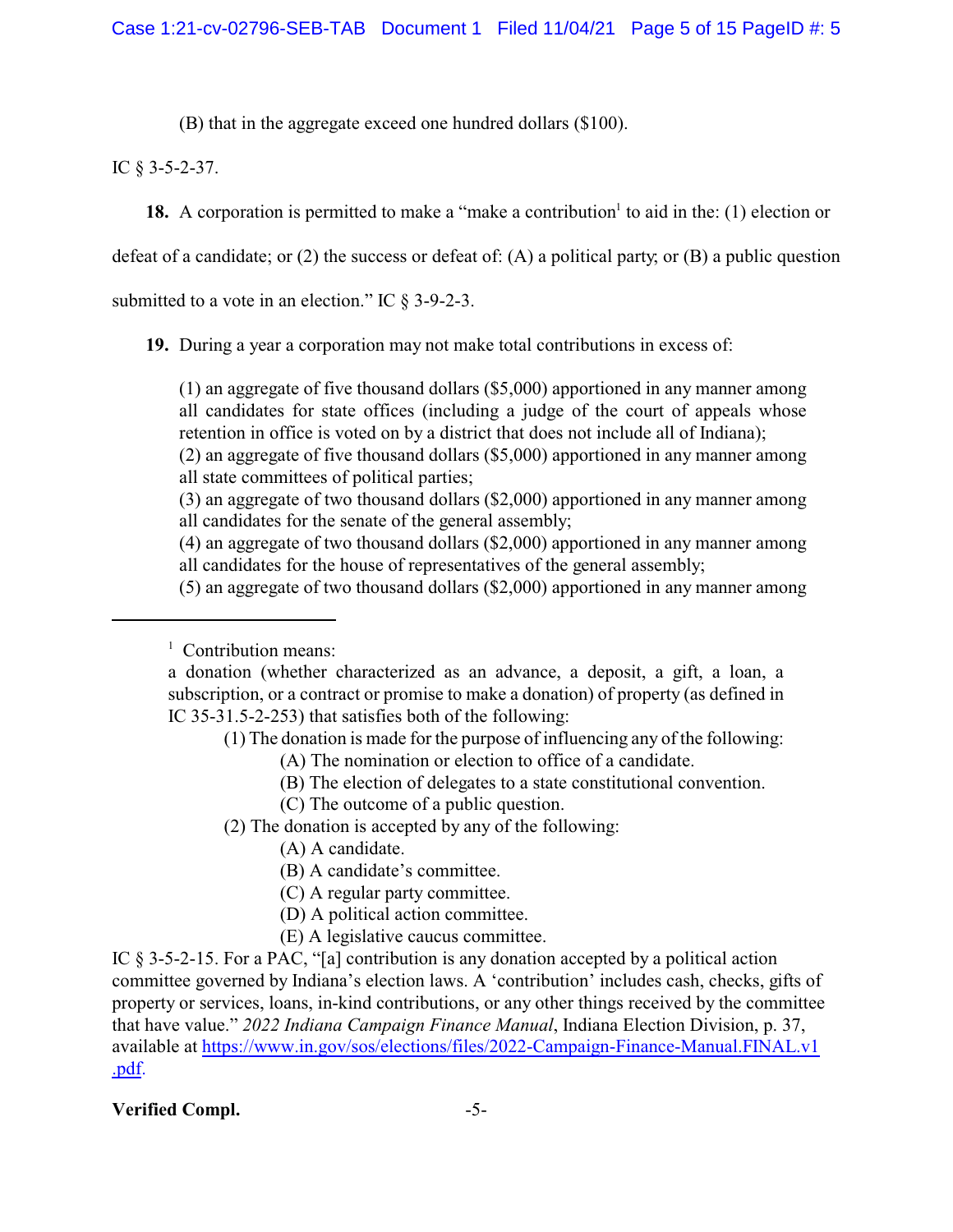regular party committees organized by a legislative caucus of the senate of the general assembly;

(6) an aggregate of two thousand dollars (\$2,000) apportioned in any manner among regular party committees organized by a legislative caucus of the house of representatives of the general assembly;

(7) an aggregate of two thousand dollars (\$2,000) apportioned in any manner among all candidates for school board offices and local offices; and

(8) an aggregate of two thousand dollars (\$2,000) apportioned in any manner among all central committees other than state committees.

IC  $§$  3-9-2-4.<sup>2</sup>

**20.** IC § 3-9-2-4 *only* allows for contributions to candidates or parties. As a result, since independent expenditures are not listed as a permitted contribution, the Indiana Code acts as a complete prohibition on corporate contributions to PACs for independent expenditures.

**21.** Rather than allowing corporate contributions to PACs for independent expenditures, the

Indiana Code requires that all contributions to PACs be to candidates or political parties.

**22.** Indeed, a corporation may contribute to a PAC only if the contribution (1) does not

exceed the contribution limits and (2) "is designated for disbursement to a specific candidate or

committee<sup>3</sup>[.]" IC  $\S 3-9-2-5(c)$ .

**23.** This section means that corporations are prohibited from contributing to PACs for independent expenditures because, as a matter of law, independent expenditures cannot be designated for disbursement to a specific candidate or committee. *See infra* ¶¶ 34–35.

**24.** The Election Division makes this even more clear by requiring that "corporation . . .

### **Verified Compl.** -6-

<sup>&</sup>lt;sup>2</sup> All committees referenced in this section are committees of political parties. In addition to the "committees of political parties" referred to directly in subsection (2), a "regular party committee" (subsections (5) and (6)) is a "national committee of a political party," IC § 3-5-2-42(2), and a "central committee" (subsection 8) is a "state committee, congressional district committee, county committee, city committee, or town committee of a political party," IC  $§$  3-5-2-8.

<sup>&</sup>lt;sup>3</sup> See n. 2 for relevant permitted "committees."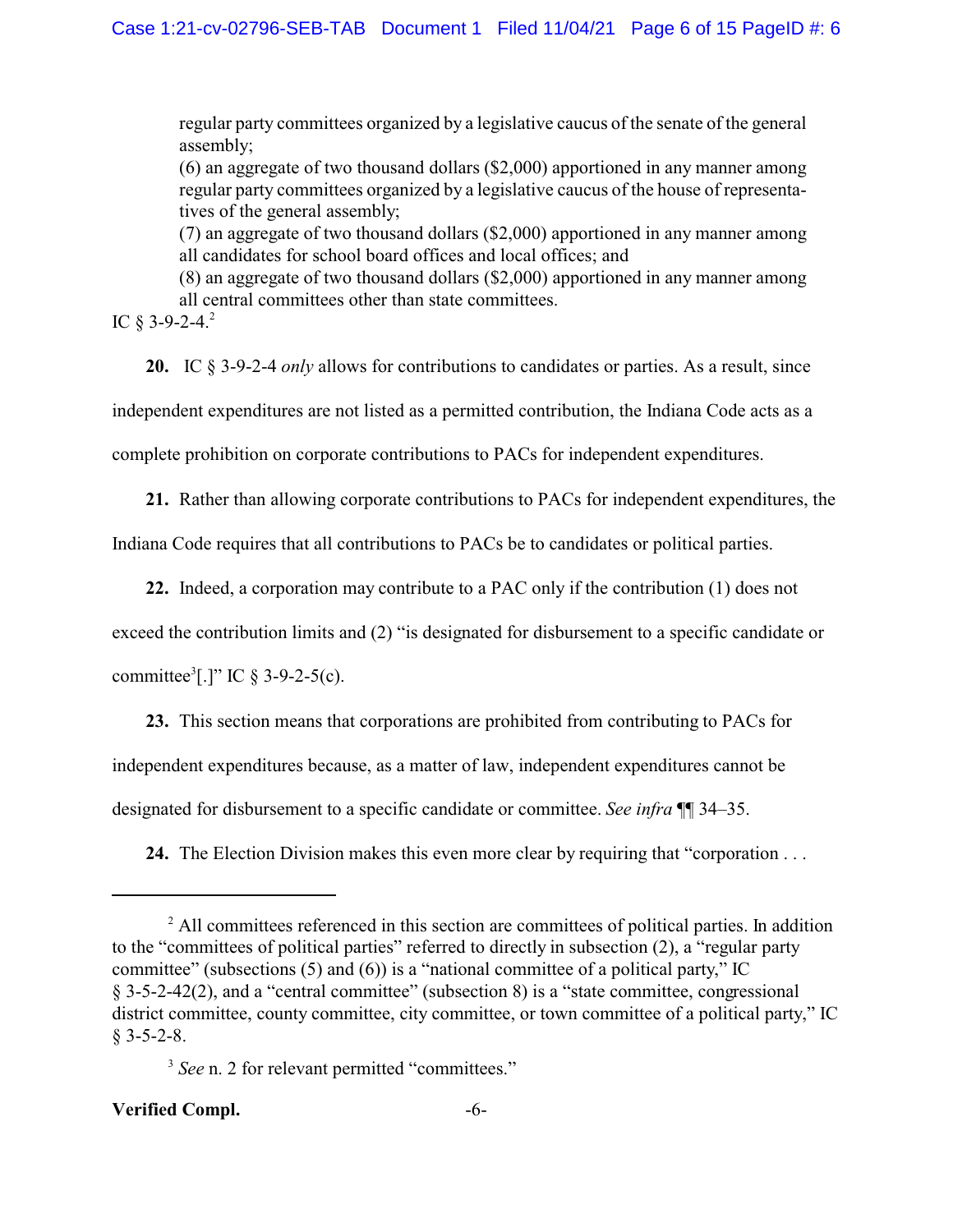contributions to political action committees must be 'earmarked,' meaning designated by the corporation or labor organization to go to one or more of the above categories and is subject to the limitations of each category." *2022 Indiana Campaign Finance Manual*, Indiana Election Division, p. 61, available at [https://www.in.gov/sos/elections/files/2022-Campaign-Finance-Ma](https://www.in.gov/sos/elections/files/2022-Campaign-Finance-Manual.FINAL.v1.pdf) [nual.FINAL.v1.pdf](https://www.in.gov/sos/elections/files/2022-Campaign-Finance-Manual.FINAL.v1.pdf) ("above categories" refers to the list of contribution limits found on p. 60 and IC  $\&$  3-9-2-4).

**25.** While "a corporation . . . is not required to designate a *specific* candidate or party when making its contribution[,]" it must designate "a specific subcategory listed in IC 3-9-2-4." *Id*. (emphasis in original).

**26.** Again, contributions for independent expenditures, as a matter of law, cannot be earmarked for a specific candidate. *See infra* ¶¶ 34-35. Accordingly, any such requirement acts as a complete prohibition on corporate contributions to PACs for independent expenditures.

**27.** A corporation "may contribute a total of \$22,000 per calendar year." *Id*.; *see also* IC  $§$  3-9-2-4.

**28.** A contribution by a corporation to a PAC and designated "for disbursement to a specific candidate, central committee, or other regular party committee" is subject to the contribution limits. IC  $\frac{1}{2}$  3-9-2-5(a).

**29.** These sections make clear that no contributions, outside those listed in IC § 3-9-2-4 (which require the contributions to go to a candidate or party), are permitted—prohibiting corporate contributions to PACs for independent expenditures.

**30.** And even assuming *arguendo* that contributions to PACs for independent expenditures were permitted, which they are not, this section would prohibit any corporate contributions over

#### **Verified Compl.** -7-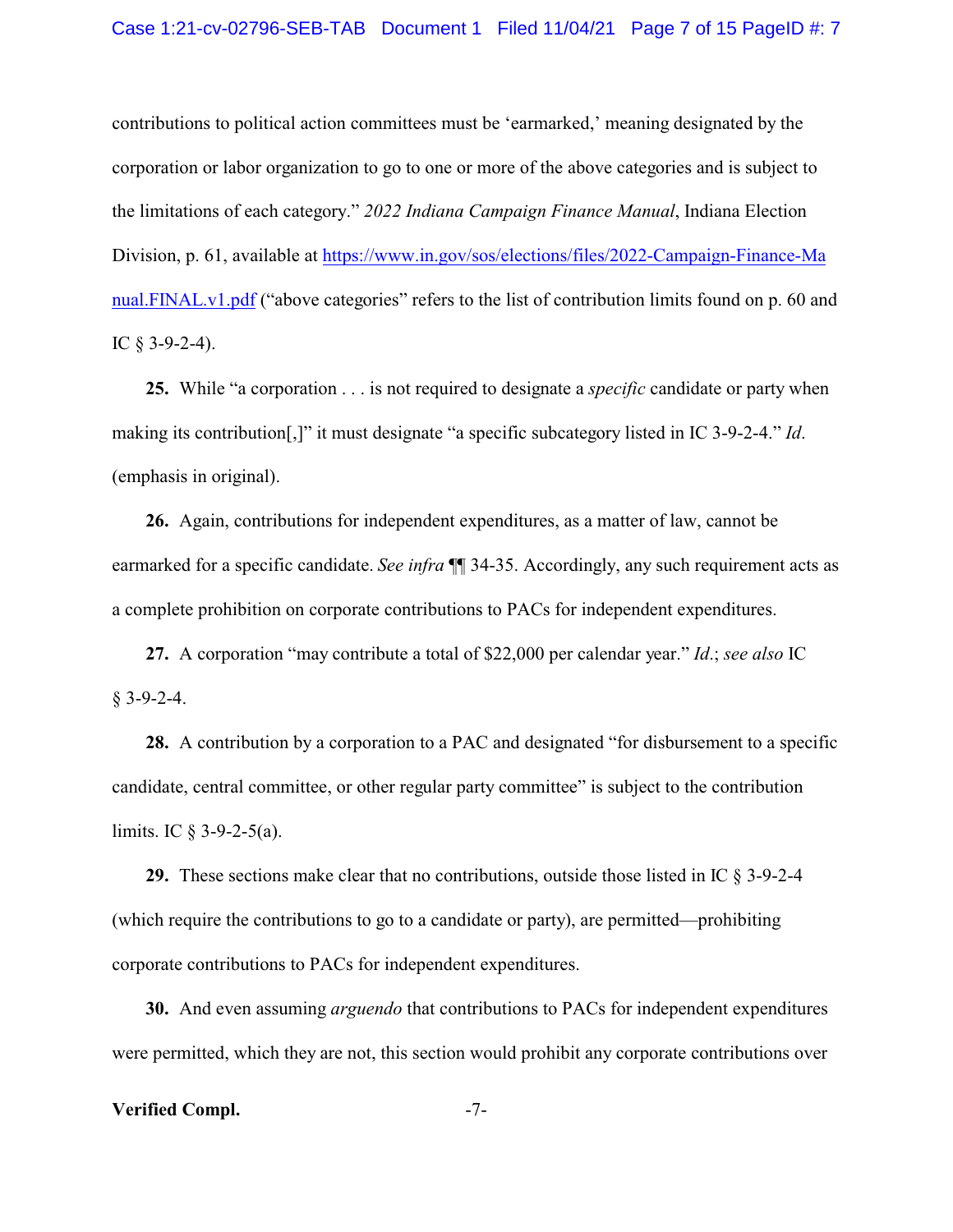\$22,000, establishing an unconstitutional aggregate limit on contributions.

**31.** If a PAC receives a contribution from a corporation which violates State law (i.e., is either not designated for disbursement to a candidate or committee or is in excess of the limits), the PAC may return the contribution to the corporation or refund the contribution, depending upon the circumstances. *2022 Indiana Campaign Finance Manual*, Indiana Election Division, p. 37–38, available at [https://www.in.gov/sos/elections/files/2022-Campaign-Finance-Manual.FIN](https://www.in.gov/sos/elections/files/2022-Campaign-Finance-Manual.FINAL.v1.pdf) [AL.v1.pdf](https://www.in.gov/sos/elections/files/2022-Campaign-Finance-Manual.FINAL.v1.pdf).

**32.** The contribution limits do not apply to:

(1) Nonpartisan registration and get-out-the-vote campaigns: (A) by a corporation aimed at its stockholders and employees; or (B) by a trade association or labor organization aimed at its members. (2) A contribution or transfer by an incorporated nonpartisan political action committee to any other committee. (3) A contribution supporting or opposing the approval of a public question submitted to the electorate of the entire state or a local public question.

IC  $\S$  3-9-2-6.

**33.** No similar exceptions apply for contributions for independent expenditures, meaning that corporations are prohibited from making contributions to PACs for independent expenditures. *See generally* IC § 3-9-2, et seq.

**34.** While Indiana does not define "independent expenditures," it may classify such expenditures as made "on behalf of a candidate." IC § 3-9-5-15 provides that "an expenditure is considered to be on behalf of a candidate if either of the following applies: (1) The expenditure is made in support of the candidate who is specifically identifiable [or] (2) The expenditure is made in opposition to an opponent  $(A)$  of the candidate; and  $(B)$  who is specifically identifiable."<sup>4</sup>

## **Verified Compl.** -8-

<sup>&</sup>lt;sup>4</sup> The phrase "independent expenditure" only appears in the 2022 Campaign Finance Manual one time and only in reference to the federal reports required by the FEC. *See 2022*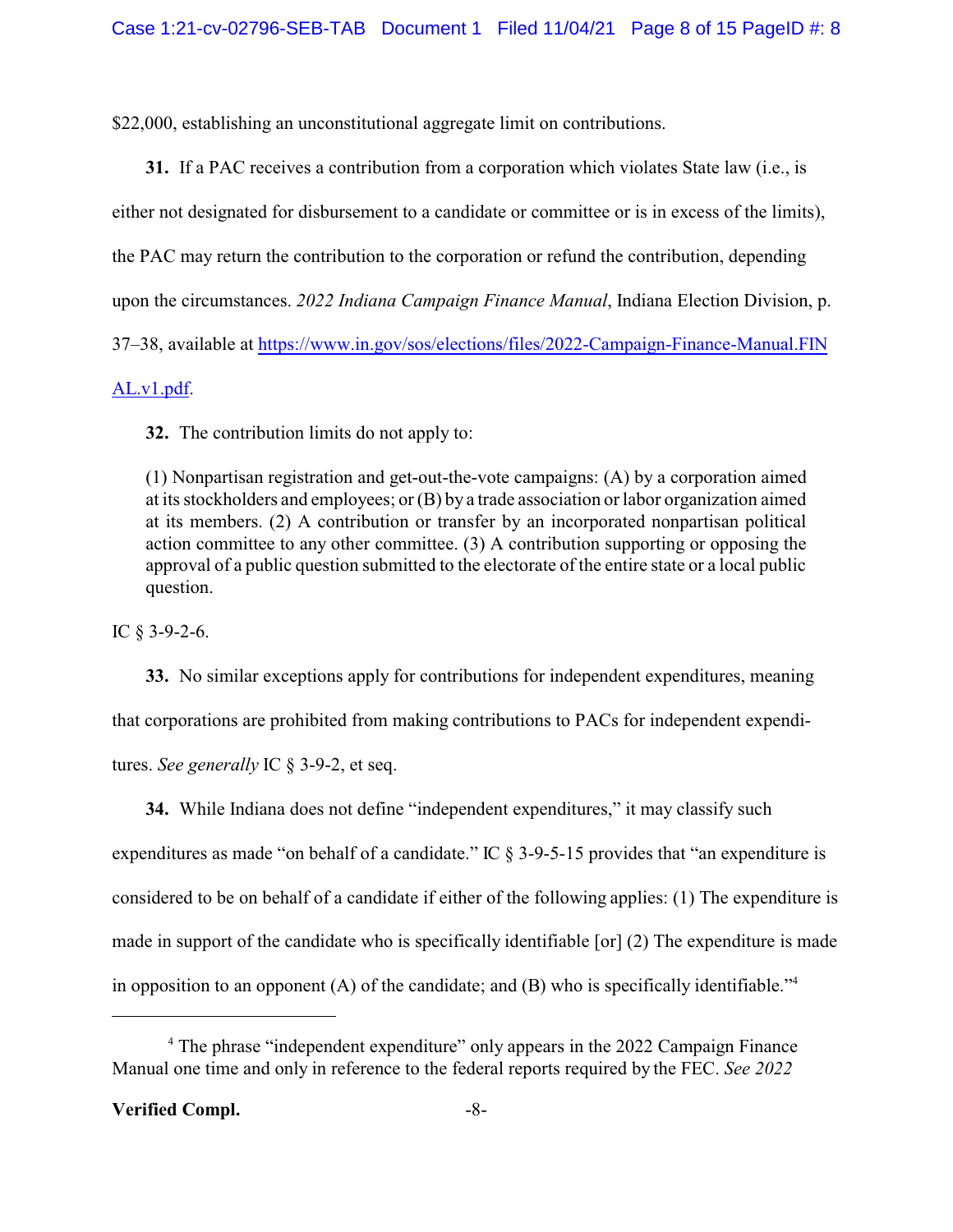**35.** For reference, federal law defines "independent expenditures" as

an expenditure by a person for a communication expressly advocating the election or defeat of a clearly identified candidate that is not made in cooperation, consultation, or concert with, or at the request or suggestion of, a candidate, a candidate's authorized committee, or their agents, or a political party committee or its agents.

11 CFR § 100.16.

**36.** A violation of the Act results in civil penalties. IC § 3-9-4-16.

**37.** "[A] corporation . . . that exceeds any of the limitations on contributions . . . " may be assessed a penalty, by the Commission, "of not more than three (3) times the amount of the contribution in excess of the limit prescribed by IC 3-9-2-4, plus any investigative costs incurred and documented by the election division." IC  $\S$ § 3-9-4-16(a)(5), (e).

**38.** A person who "[f]ails to designate a contribution as required by IC 3-9-2-5(c)" may be assessed a civil penalty, by the election commission, equal to the greater of (1) two times the amount of the undesignated contribution or (2) \$1,000; "plus any investigative costs incurred and documented by the election division[.]" IC  $\delta$  3-9-4-16(g).<sup>6</sup>

**39.** Violations may also result in criminal penalties. "A corporation . . . that recklessly exceeds any of the limitations on contributions prescribed by IC § 3-9-2-4 commits a Class B misdemeanor." IC § 3-14-1-10.

**40.** Defendants are responsible for instituting investigations and seeking/enforcing these

<sup>6</sup> Civil penalties may also be imposed by county election boards. IC § 3-9-4-17.

### **Verified Compl.** 49-

*Indiana Campaign Finance Manual*, Indiana Election Division, p. 7, available at <https://www.in.gov/sos/elections/files/2022-Campaign-Finance-Manual.FINAL.v1.pdf>.

<sup>&</sup>lt;sup>5</sup> IC  $\S$  3-9-2-5(c) states, "A corporation or labor organization may make a contribution to a political action committee if the contribution: (1) does not exceed any of the limits prescribed under section 4 of this chapter; and (2) is designated for disbursement to a specific candidate or committee[.]"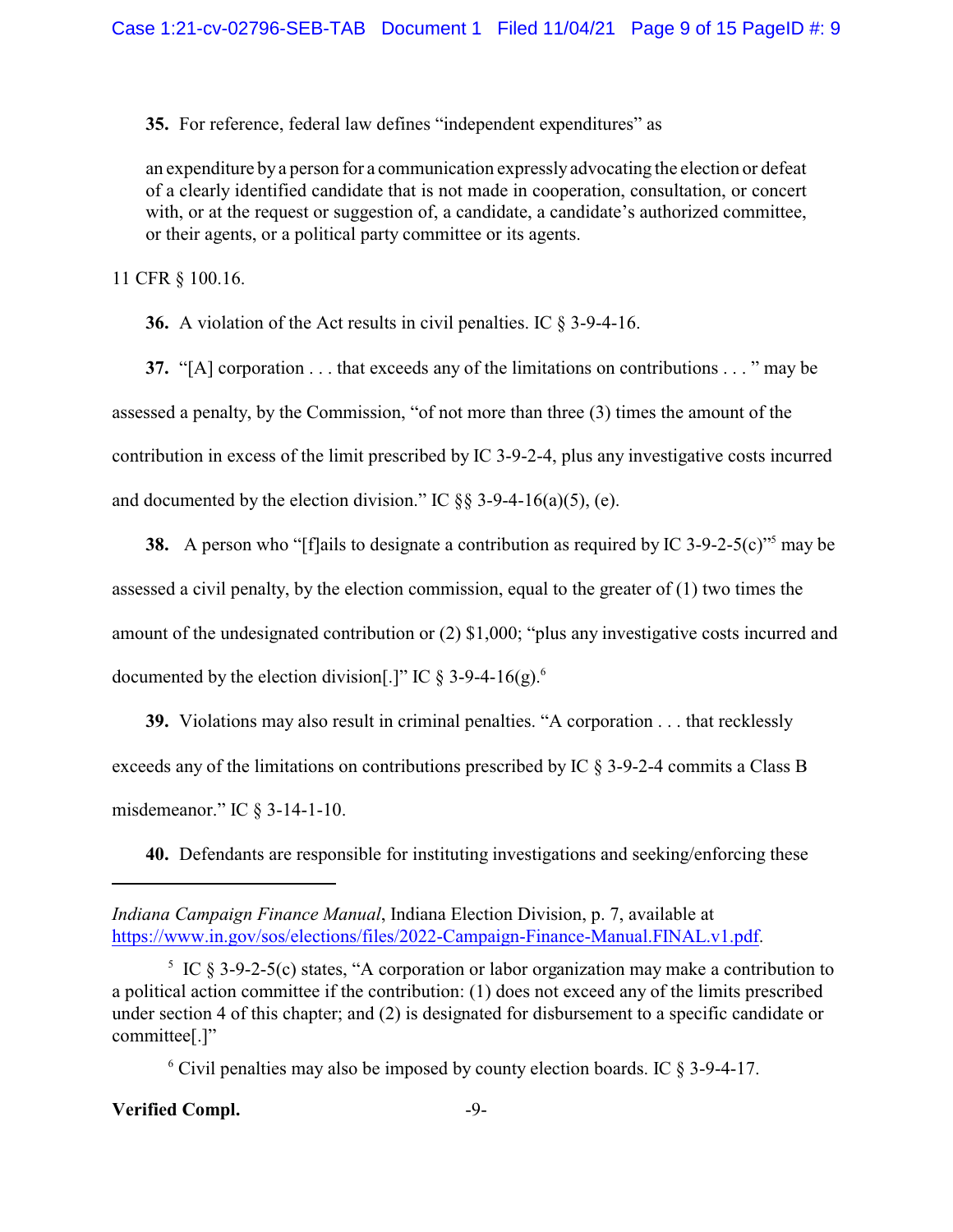penalties. *Supra* ¶¶ 7–15 (detailing the roles, responsibilities, and requirements for the foregoing persons).

**41.** The IRTL Victory Fund is an Indiana independent-expenditure-only political action committee.

**42.** The only purpose of the IRTL Victory Fund is to receive, administer, and expend funds in connection with independent expenditures regarding candidates for Indiana offices.

**43.** The IRTL Victory Fund is prohibited from making contributions to any candidate or political party. *See Amended Resolution for the Board of Directors of Indiana Right to Life Incorporated Establishing an Independent-Expenditure-Only Political Action Committee*, Ex. 1.

**44.** IRTL Victory Fund wants to solicit and accept unlimited contributions for the purpose of making independent expenditures. However, corporations are prohibited from making a contribution to IRTL Victory Fund unless the contribution (1) does not exceed the contribution limits and (2) "is designated for disbursement to a specific candidate or committee[.]" IC § 3-9-  $2-5(c)$ .

**45.** IRTL Victory Fund has established a bank account into which contributions for the designated purpose of making independent expenditures will be deposited. This account is maintained solely for the purpose of making independent expenditures. No monies will be accepted for making contributions to any candidate or any political party.

**46.** IRTL Victory Fund wants to make independent expenditures in the upcoming 2022 primary and general elections. In order to fund these independent expenditures, IRTL Victory Fund wants to solicit and accept unlimited contributions for the designated purpose of making independent expenditures. It would do so, but for the Election Code's prohibition of corporate

#### **Verified Compl.**  $-10$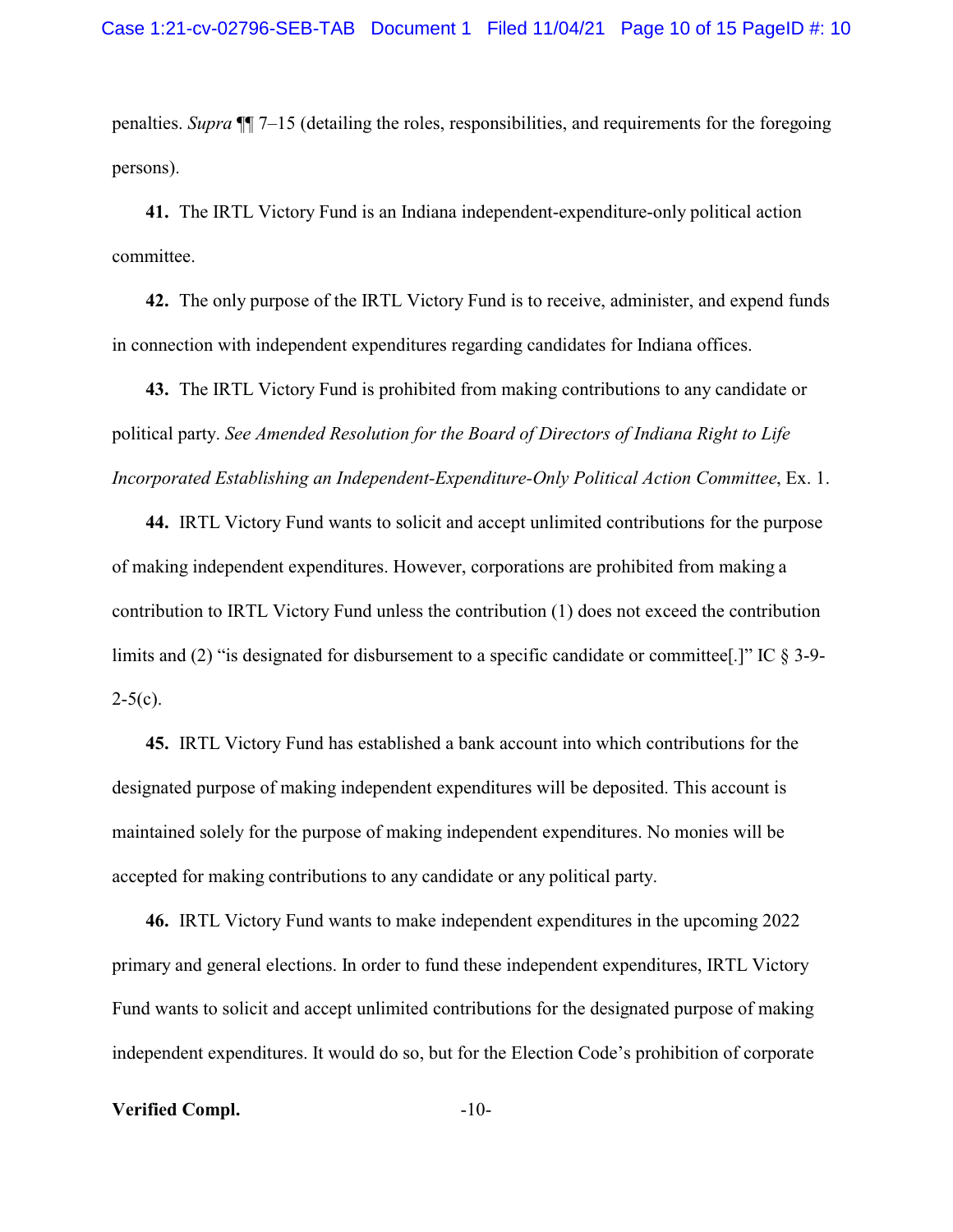contributions to PACs for independent expenditures and the penalties it imposes.

**47.** Sarkes Tarzian, Inc. is an Indiana corporation. It wants to make a \$10,000 contribution to IRTL Victory Fund, earmarked for the purpose of independent expenditures.

**48.** Sarkes Tarzian, Inc. is ready, willing, and able to do so. However, Sarkes Tarzian, Inc. will only make such contribution and IRTL Victory Fund will only accept it so long as neither is subject to the prohibition on corporate contributions to PACs for independent expenditures and the penalties under the Election Code.

**49.** In addition to the planned activity recited herein, Plaintiffs intend to do materially similar future activity.

**50.** Plaintiffs have no adequate remedy at law.

**51.** Plaintiffs are irreparably harmed by Indiana's prohibition on corporate contributions to PACs for independent expenditures.

## **Count I Indiana's Prohibition on Corporate Contributions to PACs for Independent Expenditures is Unconstitutional.**

**52.** Plaintiffs re-allege and incorporate by reference all of the allegations contained in all of the preceding paragraphs.

**53.** The Election Code prohibits corporate contributions to PACs for independent expendi-

tures.

**54.** The Election Code provides that a corporation may contribute to a political action committee ("PAC") only if the contribution (1) does not exceed the contribution limits and (2) "is designated for disbursement to a specific candidate or committee[.]" IC § 3-9-2-5(c).

**55.** Such contributions are subject to the limits in IC § 3-9-2-4. *See* IC § 3-9-2-5(a).

#### **Verified Compl.** -11-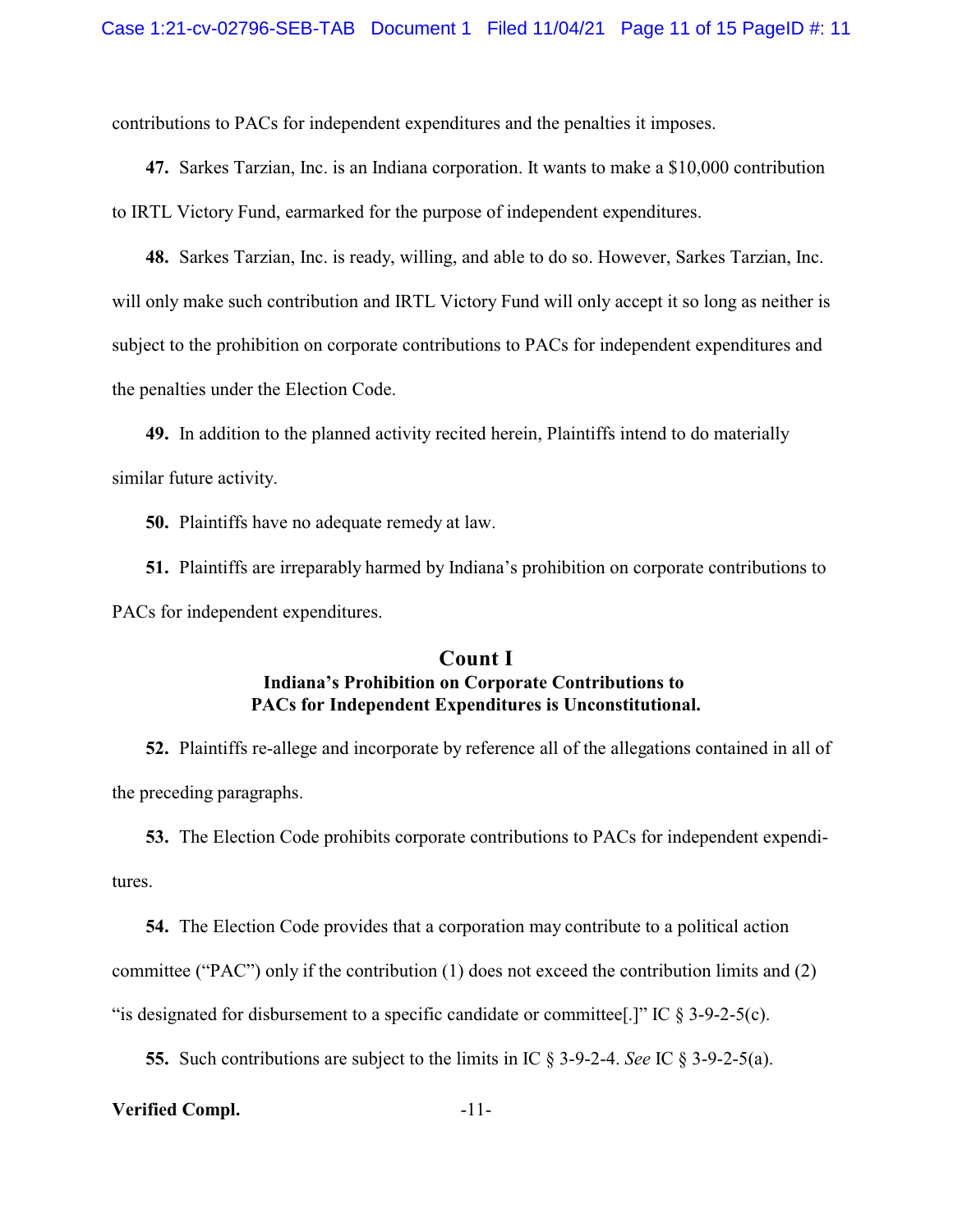**56.** Accordingly, a corporation "may contribute a total of \$22,000 per calendar year." *2022 Indiana Campaign Finance Manual*, Indiana Election Division, p. 61, available at

<https://www.in.gov/sos/elections/files/2022-Campaign-Finance-Manual.FINAL.v1.pdf>; *see also* IC § 3-9-2-4.

**57.** The Elections Code *only* allows for contributions to candidates or parties. It makes clear that any contributions not specifically authorized are prohibited.

**58.** Accordingly, corporations are prohibited from making contributions to PACs for independent expenditures.

**59.** Additionally, the Election Code requires that contributions be "designated for disbursement to a specific candidate or committee." IC  $\delta$  3-9-2-5(c).

**60.** However, as a matter of law, independent expenditures cannot be earmarked for or designated for disbursement to a specific candidate. Accordingly, such requirements also act as a complete prohibition on corporate contributions to PACs for independent expenditures.

**61.** The 7th Circuit has held that the only legal justification for contribution limits is to combat quid pro quo corruption or its appearance. Contribution limits serving any other purpose are unconstitutional. *Wisconsin Right to Life State Political Action Committee v. Barland*, 664 F.3d 139, 143, 153 (7th Cir. 2011). The *Barland* court also held that independent expenditures do not create a "threat of quid pro quo corruption" or its appearance. *Id.* (citing *Citizens United v. FEC*, 558 U.S. 310, 360 (2010)). And because independent expenditures do not give rise to quid pro quo corruption or its appearance, contributions to groups to be used exclusively for independent expenditures also can not give rise to quid pro quo corruption or its appearance. *See, e.g.*, *id.* at 155; *Republican Party of New Mexico v. King*, 741 F.3d 1089, 1103 (10th Cir. 2013);

**Verified Compl.** -12-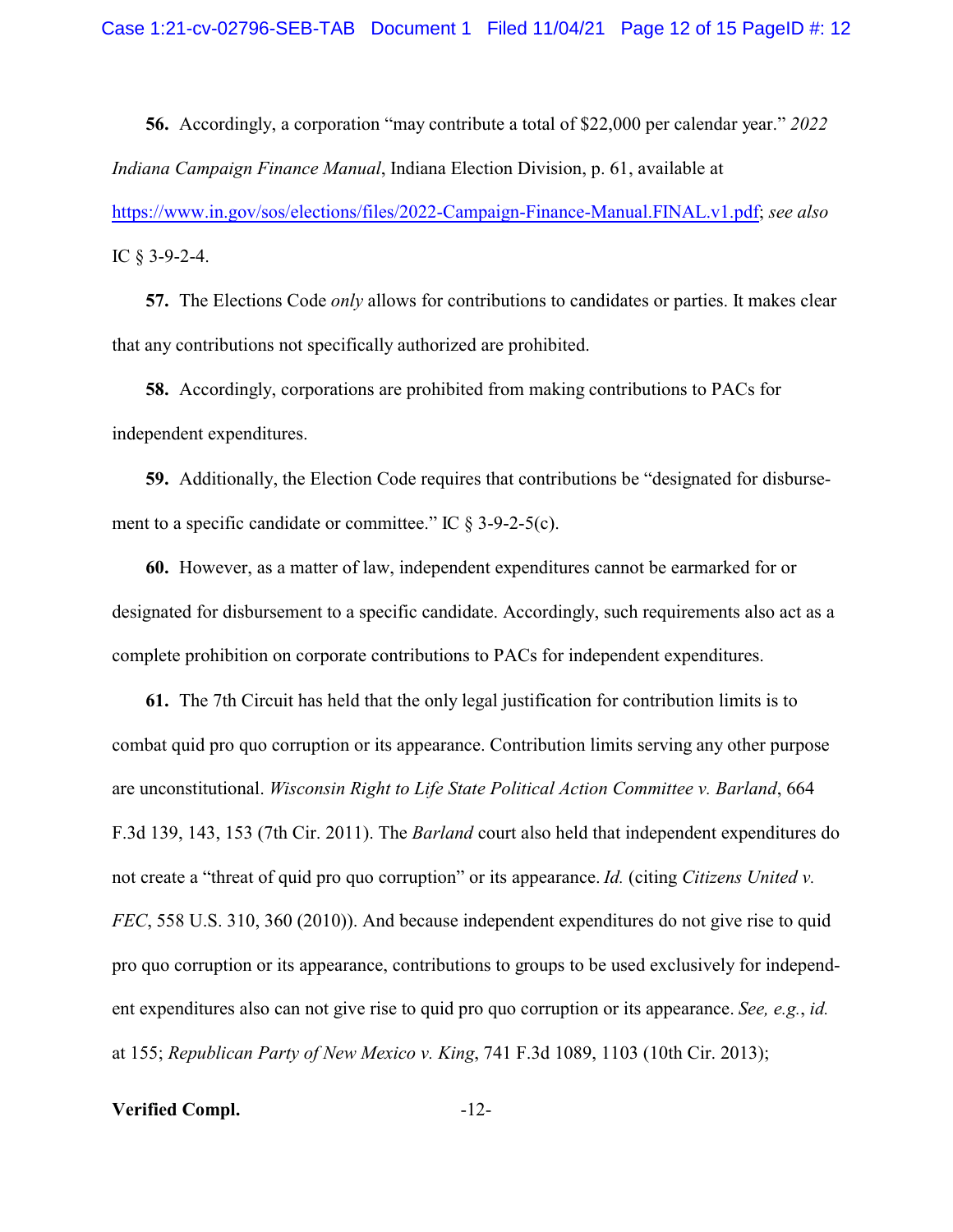*SpeechNow.org v. FEC*, 599 F.3d 686, 694 (D.C. Cir. 2010).

**62.** *Barland*'s decision is consistent with the Supreme Court. *See McCutcheon v. FEC*, 572 U.S. 185 (2014) (the only legal justification for contribution limits is to combat quid pro quo corruption or its appearance; contribution limits serving any other purpose are unconstitutional); *Citizens United*, 558 U.S. at 360 (holding that "independent expenditures do not lead to, or create the appearance of, quid pro quo corruption"). Furthermore, other circuits have agreed that independent expenditures present no danger of quid pro quo corruption or its appearance. *New York Progress & Prot. PAC v. Walsh*, 733 F.3d 483, 487 n.1, 487–488 (2d Cir. 2013) (ordering district court to enjoin enforcement of law limiting, *inter alia*, contributions to independentexpenditure-only PACs: "[A] donor to an independent expenditure committee . . . may not be limited in his ability to contribute to such committees. All federal circuit courts that have addressed this issue have so held," and, "[R]egardless of the standard of review, . . . the threat of quid pro quo corruption does not arise when individuals make contributions to groups that engage in independent spending on political speech"); *N. Carolina Right to Life, Inc. v. Leake*, 525 F.3d 274, 308 (4th Cir. 2008) (finding application of "\$4,000 contribution limit to independent expenditure political committees" unconstitutional); *Cath. Leadership Coal. of Texas v. Reisman*, 764 F.3d 409, 428, 445 (5th Cir. 2014) (finding unconstitutional statute that limited independent expenditures because "as a matter of law, independent expenditures do not give rise to corruption or the appearance of corruption"); *Thalheimer v. City of San Diego*, 645 F.3d 1109, 1118 (9th Cir. 2011) (upholding injunction of statute limiting "the spending and fundraising of independent committees," because defendant city's "anti-corruption" justification for it was unavailing "in the context of restrictions on independent expenditures, . . . [per] *Citizens*

**Verified Compl.** -13-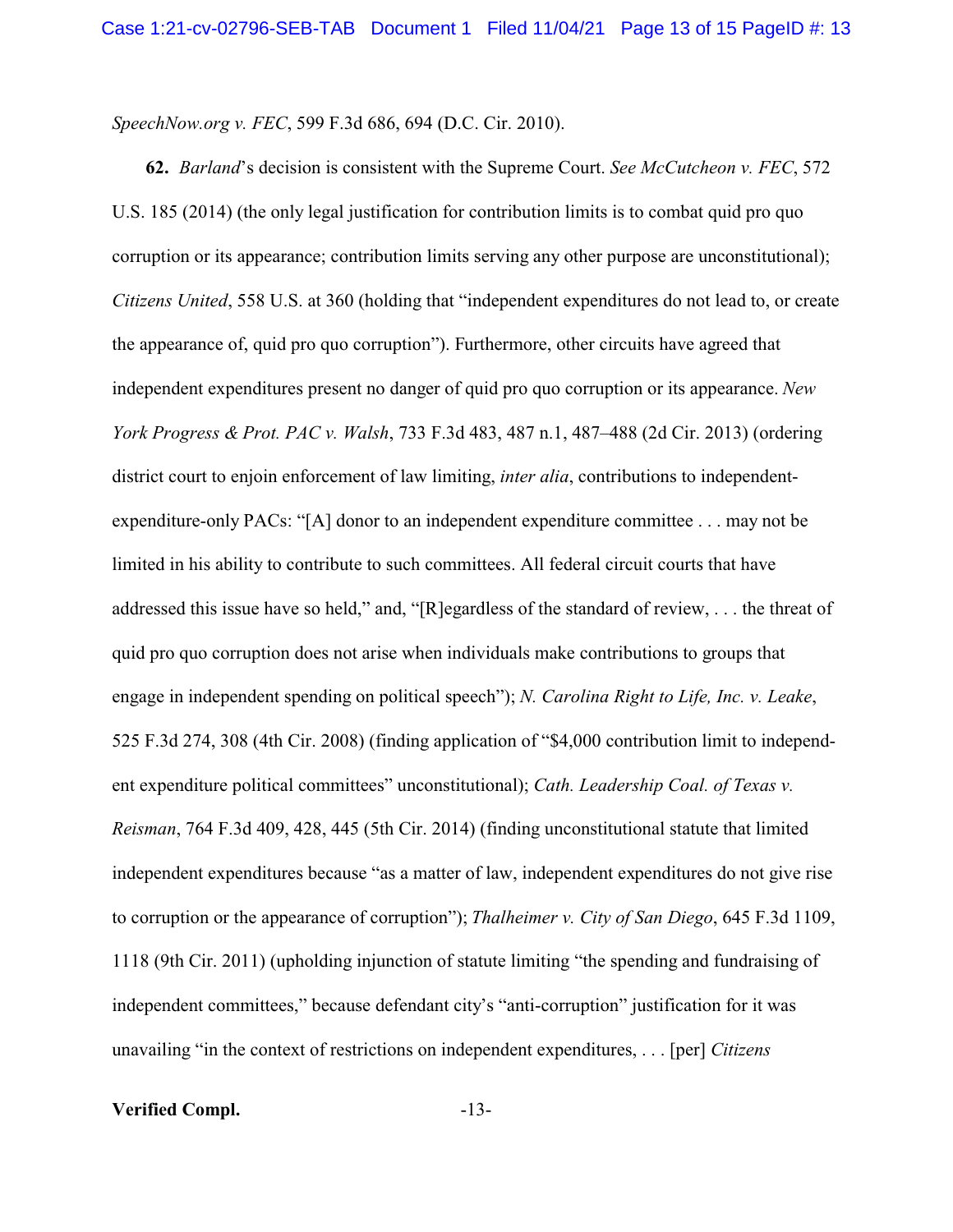*United*"); *Republican Party of New Mexico*, 741 F.3d at 1103 (affirming district court's preliminary injunction enjoining enforcement of law prohibiting contributions of any kind, thus including those for independent expenditures, greater than \$5,000, from individuals to political committees); *Emily's List v. FEC*, 581 F.3d 1, 9 (D.C. Cir. 2009) (because "contributions to a committee that makes only independent expenditures pose no . . . threat of actual or potential corruption," law that effectively capped independent expenditures by certain political committees at \$5,000 was unconstitutional); *SpeechNow.org*, 599 F.3d at 695 (vacating order denying injunctive relief against statute "limiting contributions to an independent expenditure group," because "the government has no anti-corruption interest" in such limitation).

**63.** Under this legal framework, Indiana has no constitutionally cognizable interest in limiting contributions to independent expenditure committees, or to other political action committees when those contributions are earmarked for independent expenditures. The contribution limits are therefore unconstitutional when applied to contributions from corporations to PACs when those contributions are earmarked for independent expenditures. *See, e.g.*, *McCutcheon*, 572 U.S. 185; *Citizens United*, 558 U.S. 310; *Buckley v. Valeo*, 424 U.S. 1 (1976); *Barland*, 664 F.3d 139; *New York Progress & Prot. PAC*, 733 F.3d 483; *N. Carolina Right to Life, Inc.*, 525 F.3d 274; *Cath. Leadership Coal. of Texas*, 764 F.3d 409; *Thalheimer*, 645 F.3d 1109; *Republican Party of New Mexico*, 741 F.3d 1089; *SpeechNow.org*, 599 F.3d 686; *Emily's List*, 581 F.3d 1.